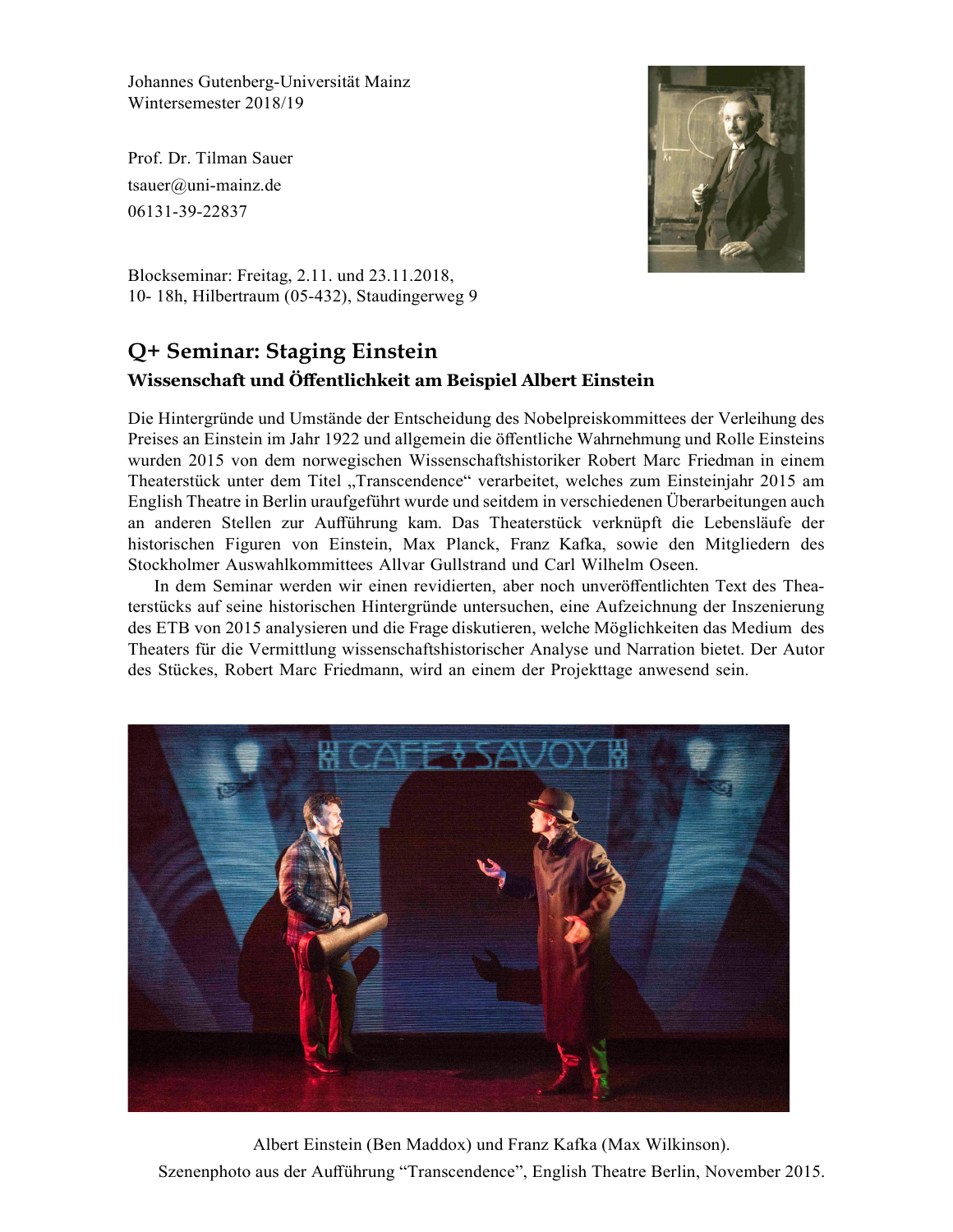# **Time and Venue**

Two full-day seminars (10:00–18:00h) on Friday, November 2 and 23, 2018, in the Institute for Mathematics, Staudinger Weg 9, 5th Floor, Hilbert-Raum (05-432)

### **Topics:**

History and Relevance of the Nobel Prize; the Swedish Academy; Einstein's biography; the physical meaning of relativity theory; the political significance of relativity theory; Max Planck's biography; revisions of the play by the author; the 2015 performance of the play "Transcendence" by the English Theatre Berlin; presentations of Einstein in the media.

### **Tentative Schedule**

#### **Day 1, 2nd November 2018**

10:00 Introduction (T. Sauer)

11:15 ETB Performance (Video), Excerpts of Act 1

12:00 Discussion

12:30 Lunch

13:30 Various topicalpresentations

- **–** M. Behnke
- **–** T. Schütz
- **–** A.E. Gomez Laris
- **–** R. Taschinsky

16:00 ETB Performance (Video), Excerpts of Act 2

17:00 Preparation of questions for the author

#### **Day 2, 23rd November 2018**

10:00 Introduction T. Sauer

- 10:30 Robert Marc Friedman
- 11:15 Discussion of most recent version of the play by the students
- 12:30 Lunch

13:30 Questions to the author

15:00 Coffee

15:30

16:30 Wrap up